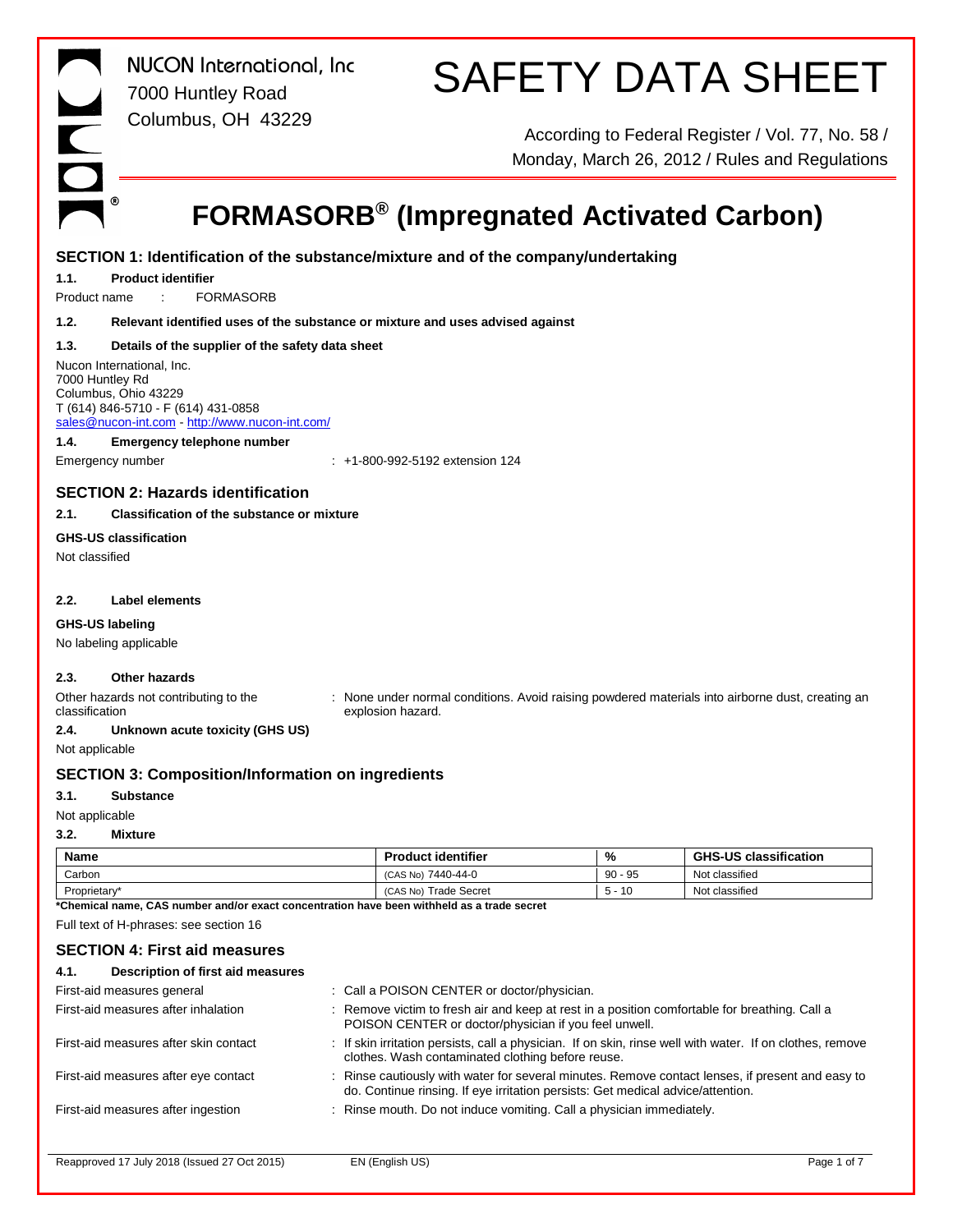| NUCON International, Inc.<br>7000 Huntley Road                                | <b>SAFETY DATA SHEET</b>                                                                                                                                                                                                                           |
|-------------------------------------------------------------------------------|----------------------------------------------------------------------------------------------------------------------------------------------------------------------------------------------------------------------------------------------------|
| HOL<br>Columbus, OH 43229                                                     | According to Federal Register / Vol. 77, No. 58 /<br>Monday, March 26, 2012 / Rules and Regulations                                                                                                                                                |
| ◉                                                                             | <b>FORMASORB<sup>®</sup> (Impregnated Activated Carbon)</b>                                                                                                                                                                                        |
| 4.2.<br>Most important symptoms and effects, both acute and delayed           |                                                                                                                                                                                                                                                    |
| Symptoms/injuries after inhalation                                            | : May cause irritation to the respiratory tract, sneezing, coughing, burning sensation of throat<br>with constricting sensation of the larynx and difficulty in breathing.                                                                         |
| Symptoms/injuries after skin contact                                          | Slight irritation.                                                                                                                                                                                                                                 |
| Symptoms/injuries after eye contact                                           | : Causes serious eye irritation.                                                                                                                                                                                                                   |
| 4.3.<br>No additional information available                                   | Indication of any immediate medical attention and special treatment needed                                                                                                                                                                         |
| <b>SECTION 5: Firefighting measures</b>                                       |                                                                                                                                                                                                                                                    |
| 5.1.<br><b>Extinguishing media</b>                                            |                                                                                                                                                                                                                                                    |
| Suitable extinguishing media                                                  | Dry powder. Water spray. Foam.                                                                                                                                                                                                                     |
| 5.2.<br>Special hazards arising from the substance or mixture                 |                                                                                                                                                                                                                                                    |
| <b>Explosion hazard</b>                                                       | : Avoid raising powdered materials into airborne dust, creating an explosion hazard.                                                                                                                                                               |
| 5.3.<br><b>Advice for firefighters</b><br>Firefighting instructions           | Evacuate area. Eliminate all ignition sources if safe to do so. Exercise caution when fighting                                                                                                                                                     |
|                                                                               | any chemical fire.                                                                                                                                                                                                                                 |
| Protection during firefighting                                                | : Do not attempt to take action without suitable protective equipment.                                                                                                                                                                             |
| <b>SECTION 6: Accidental release measures</b>                                 |                                                                                                                                                                                                                                                    |
| 6.1.                                                                          | Personal precautions, protective equipment and emergency procedures                                                                                                                                                                                |
| General measures                                                              | : May form combustible dust concentrations in air.                                                                                                                                                                                                 |
| 6.1.1.<br>For non-emergency personnel<br>No additional information available  |                                                                                                                                                                                                                                                    |
| 6.1.2.<br>For emergency responders                                            |                                                                                                                                                                                                                                                    |
| Protective equipment                                                          | : Avoid breathing dust.                                                                                                                                                                                                                            |
| <b>Emergency procedures</b>                                                   | Stop release.                                                                                                                                                                                                                                      |
| 6.2.<br><b>Environmental precautions</b><br>Avoid release to the environment. |                                                                                                                                                                                                                                                    |
| 6.3.<br>Methods and material for containment and cleaning up                  |                                                                                                                                                                                                                                                    |
| Methods for cleaning up                                                       | : On land, sweep or shovel into suitable containers.                                                                                                                                                                                               |
| 6.4.<br>Reference to other sections                                           |                                                                                                                                                                                                                                                    |
| No additional information available                                           |                                                                                                                                                                                                                                                    |
| <b>SECTION 7: Handling and storage</b>                                        |                                                                                                                                                                                                                                                    |
| 7.1.<br>Precautions for safe handling<br>Additional hazards when processed    | : Avoid dust formation. Do not breathe dust.                                                                                                                                                                                                       |
| Precautions for safe handling                                                 | : No open flames. No smoking. Use only outdoors or in a well-ventilated area. Do not get in<br>eyes, on skin, or on clothing. Do not breathe dust. Avoid contact during pregnancy/while<br>nursing. Use personal protective equipment as required. |
| Hygiene measures                                                              | Do not eat, drink or smoke when using this product. Wash hands thoroughly after handling.<br>Wash contaminated clothing before reuse. Contaminated work clothing should not be allowed<br>out of the workplace.                                    |
| 7.2.<br>Conditions for safe storage, including any incompatibilities          |                                                                                                                                                                                                                                                    |
| Technical measures                                                            | : Comply with applicable regulations.                                                                                                                                                                                                              |
| Storage conditions                                                            | Keep only in the original container in a cool, well ventilated place away from: moisture.                                                                                                                                                          |
| Incompatible products                                                         | Oxidizing agent.<br>Store in a well-ventilated place.                                                                                                                                                                                              |
| Storage area<br>Special rules on packaging                                    | Store in a closed container.                                                                                                                                                                                                                       |
| Reapproved 17 July 2018 (Issued 27 Oct 2015)                                  | EN (English US)<br>Page 2 of 7                                                                                                                                                                                                                     |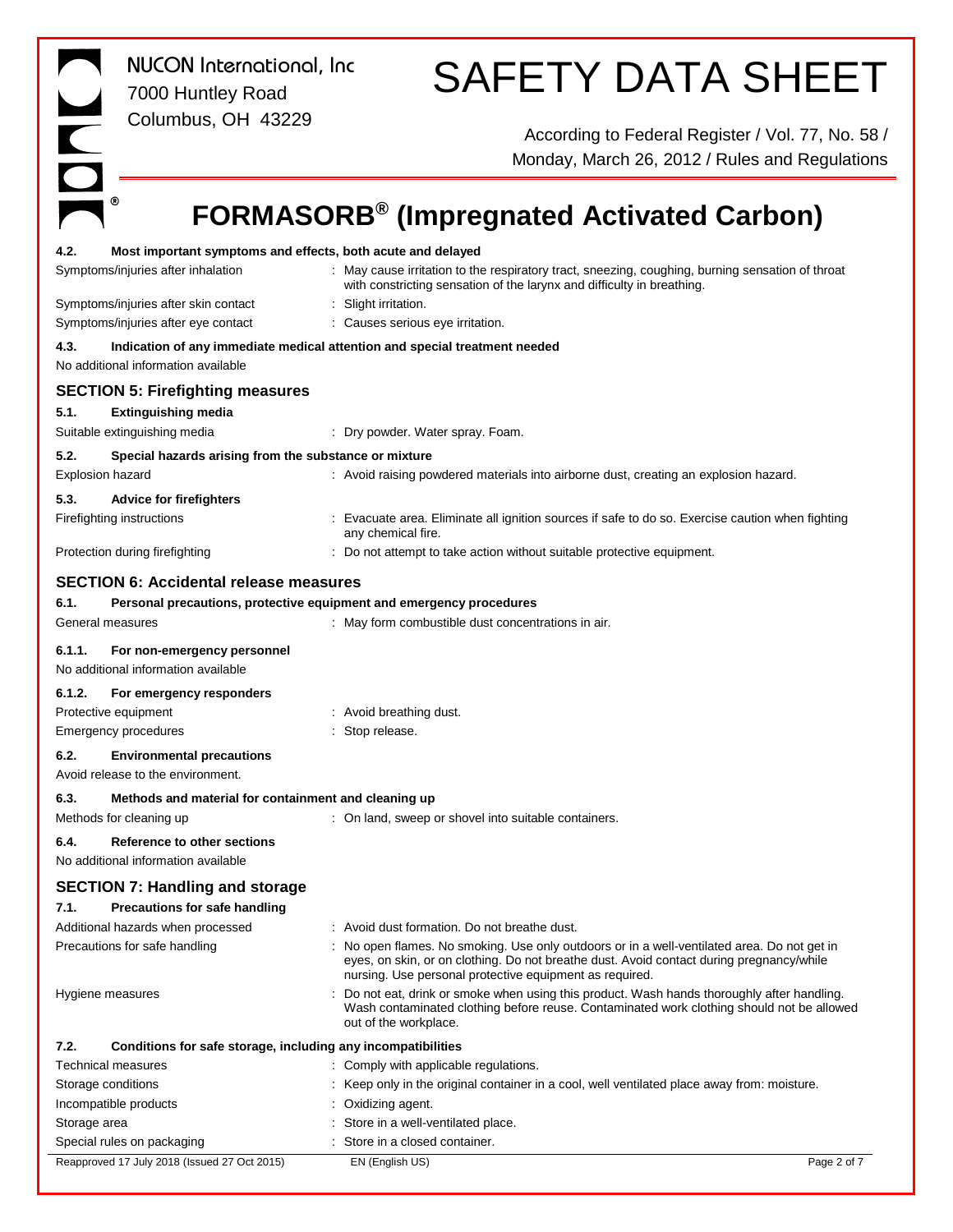## SAFETY DATA SHEET

According to Federal Register / Vol. 77, No. 58 / Monday, March 26, 2012 / Rules and Regulations

### **FORMASORB® (Impregnated Activated Carbon)**

**7.3. Specific end use(s)**

No additional information available

### **SECTION 8: Exposure controls/personal protection**

| Not applicable                                                                                                                                                             |
|----------------------------------------------------------------------------------------------------------------------------------------------------------------------------|
| Not applicable                                                                                                                                                             |
|                                                                                                                                                                            |
| Not applicable                                                                                                                                                             |
| Not applicable                                                                                                                                                             |
|                                                                                                                                                                            |
| Not applicable                                                                                                                                                             |
| Not applicable                                                                                                                                                             |
|                                                                                                                                                                            |
| : Wash hands thoroughly after handling.                                                                                                                                    |
| Chemical goggles or face shield.                                                                                                                                           |
| Wear suitable protective clothing.                                                                                                                                         |
| : In case of inadequate ventilation wear respiratory protection. Where exposure through<br>inhalation may occur from use, respiratory protection equipment is recommended. |
| Avoid contact during pregnancy/while nursing.                                                                                                                              |
| Do not breathe dust. Do not eat, drink or smoke when using this product.                                                                                                   |
|                                                                                                                                                                            |

### **SECTION 9: Physical and chemical properties**

### **9.1. Information on basic physical and chemical properties**

| Physical state                              | : Solid                              |
|---------------------------------------------|--------------------------------------|
| Appearance                                  | : granular. Pellets/tablets. Powder. |
| Color                                       | : Black dark gray                    |
| Odor                                        | : odorless                           |
| Odor threshold                              | : No data available                  |
| рH                                          | : No data available                  |
| Relative evaporation rate (butyl acetate=1) | : No data available                  |
| Melting point                               | : 3550 °C                            |
| Freezing point                              | : No data available                  |
| Boiling point                               | : No data available                  |
| Flash point                                 | : No data available                  |
| Auto-ignition temperature                   | : 450 °C                             |
| Decomposition temperature                   | : No data available                  |
| Flammability (solid, gas)                   | : No data available                  |
| Vapor pressure                              | : No data available                  |
| Relative vapor density at 20 °C             | : No data available                  |
| Relative density                            | No data available                    |
| Specific gravity / density                  | $(350 - 600)$ g/l                    |
|                                             |                                      |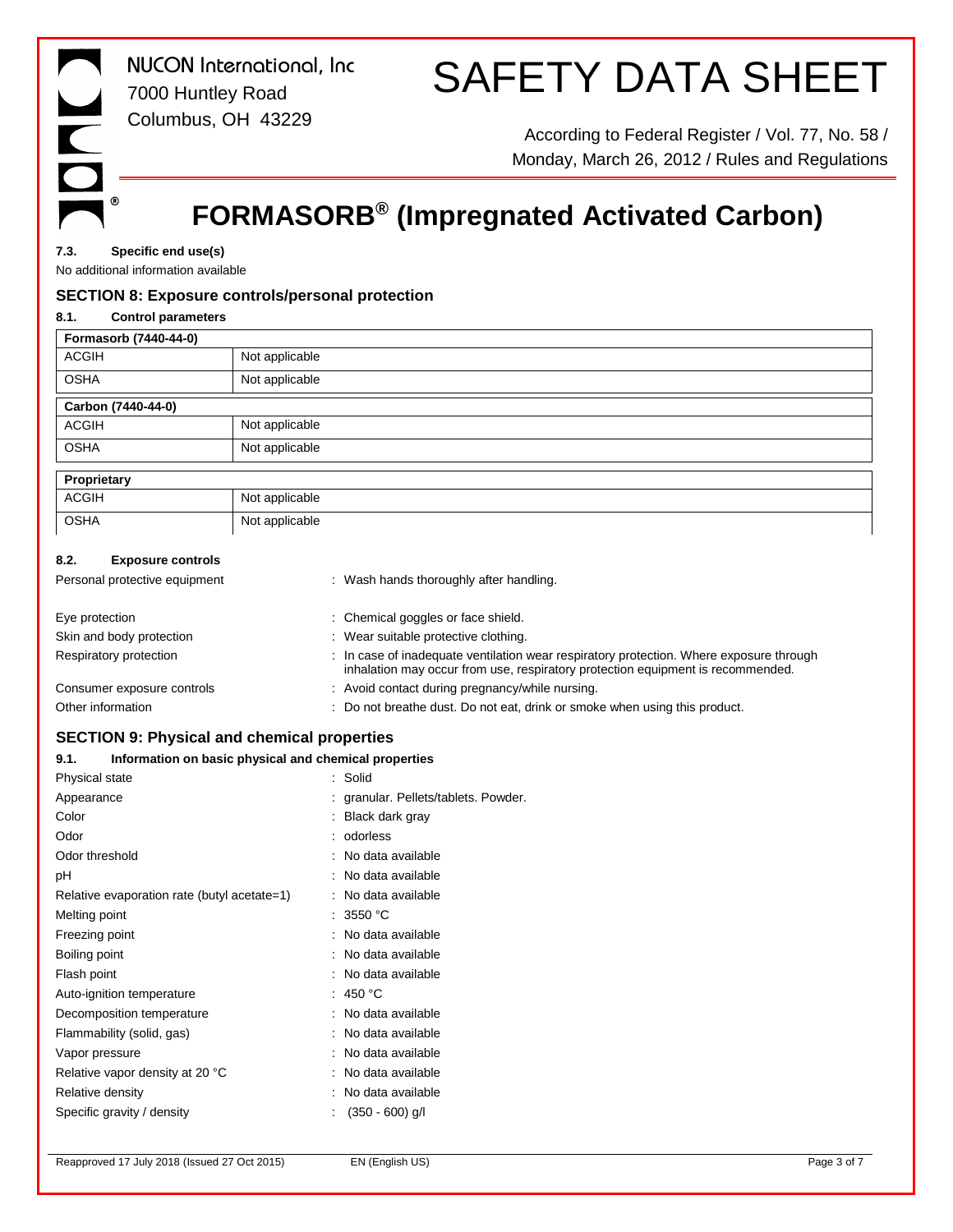|            | സ |
|------------|---|
| Solubility |   |

## SAFETY DATA SHEET

According to Federal Register / Vol. 77, No. 58 / Monday, March 26, 2012 / Rules and Regulations

### **FORMASORB® (Impregnated Activated Carbon)**

| Solubility                                                                           | : insoluble in water.<br>Water: Solubility in water of component(s) of the mixture :<br>• Trade Secrete 5500 - 8000 g/l (at 20 °C) |
|--------------------------------------------------------------------------------------|------------------------------------------------------------------------------------------------------------------------------------|
| Log Pow                                                                              | No data available                                                                                                                  |
| Log Kow                                                                              | : No data available                                                                                                                |
| Viscosity, kinematic                                                                 | : No data available                                                                                                                |
| Viscosity, dynamic                                                                   | No data available                                                                                                                  |
| <b>Explosive properties</b>                                                          | No data available.                                                                                                                 |
| Oxidizing properties                                                                 | : No data available.                                                                                                               |
| <b>Explosion limits</b>                                                              | No data available                                                                                                                  |
| 9.2.<br><b>Other information</b>                                                     |                                                                                                                                    |
| VOC content                                                                          | : $< 1$ % at 150 $C^{\circ}$                                                                                                       |
| <b>SECTION 10: Stability and reactivity</b><br>10.1.<br><b>Reactivity</b>            |                                                                                                                                    |
| No additional information available                                                  |                                                                                                                                    |
| 10.2.<br><b>Chemical stability</b><br>Stable under normal conditions.                |                                                                                                                                    |
| 10.3.<br>Possibility of hazardous reactions<br>No additional information available   |                                                                                                                                    |
| 10.4.<br><b>Conditions to avoid</b><br>Moisture. Avoid dust formation.               |                                                                                                                                    |
| 10.5.<br>Incompatible materials                                                      |                                                                                                                                    |
| Strong oxidizers. Fluorine.                                                          |                                                                                                                                    |
| 10.6.<br><b>Hazardous decomposition products</b><br>Carbon monoxide. Carbon dioxide. |                                                                                                                                    |
| <b>SECTION 11: Toxicological information</b>                                         |                                                                                                                                    |
| 11.1.<br>Information on toxicological effects                                        |                                                                                                                                    |
|                                                                                      |                                                                                                                                    |
| Acute toxicity                                                                       | : Not classified                                                                                                                   |
| Carbon (7440-44-0)                                                                   |                                                                                                                                    |
| LD50 oral rat                                                                        | > 10000 mg/kg                                                                                                                      |
| Proprietary                                                                          |                                                                                                                                    |
| LD50 oral rat                                                                        | 5900 mg/kg                                                                                                                         |
| ATE US (oral)                                                                        | 5900.000 mg/kg body weight                                                                                                         |

Reapproved 17 July 2018 (Issued 27 Oct 2015) EN (English US) English US example 2015 and the Page 4 of 7

Specific target organ toxicity (repeated

exposure)

Skin corrosion/irritation **in the set of the set of the set of the set of the set of the set of the set of the set of the set of the set of the set of the set of the set of the set of the set of the set of the set of the s** Serious eye damage/irritation : Not classified Respiratory or skin sensitization : Not classified Germ cell mutagenicity **Second Contract Contract Contract Contract Contract Contract Contract Contract Contract Contract Contract Contract Contract Contract Contract Contract Contract Contract Contract Contract Contract Co** Carcinogenicity **Carcinogenicity** : Not classified

Reproductive toxicity **in the contract of the CRS** contract in the Reproductive toxicity Specific target organ toxicity (single exposure) : Not classified

: Not classified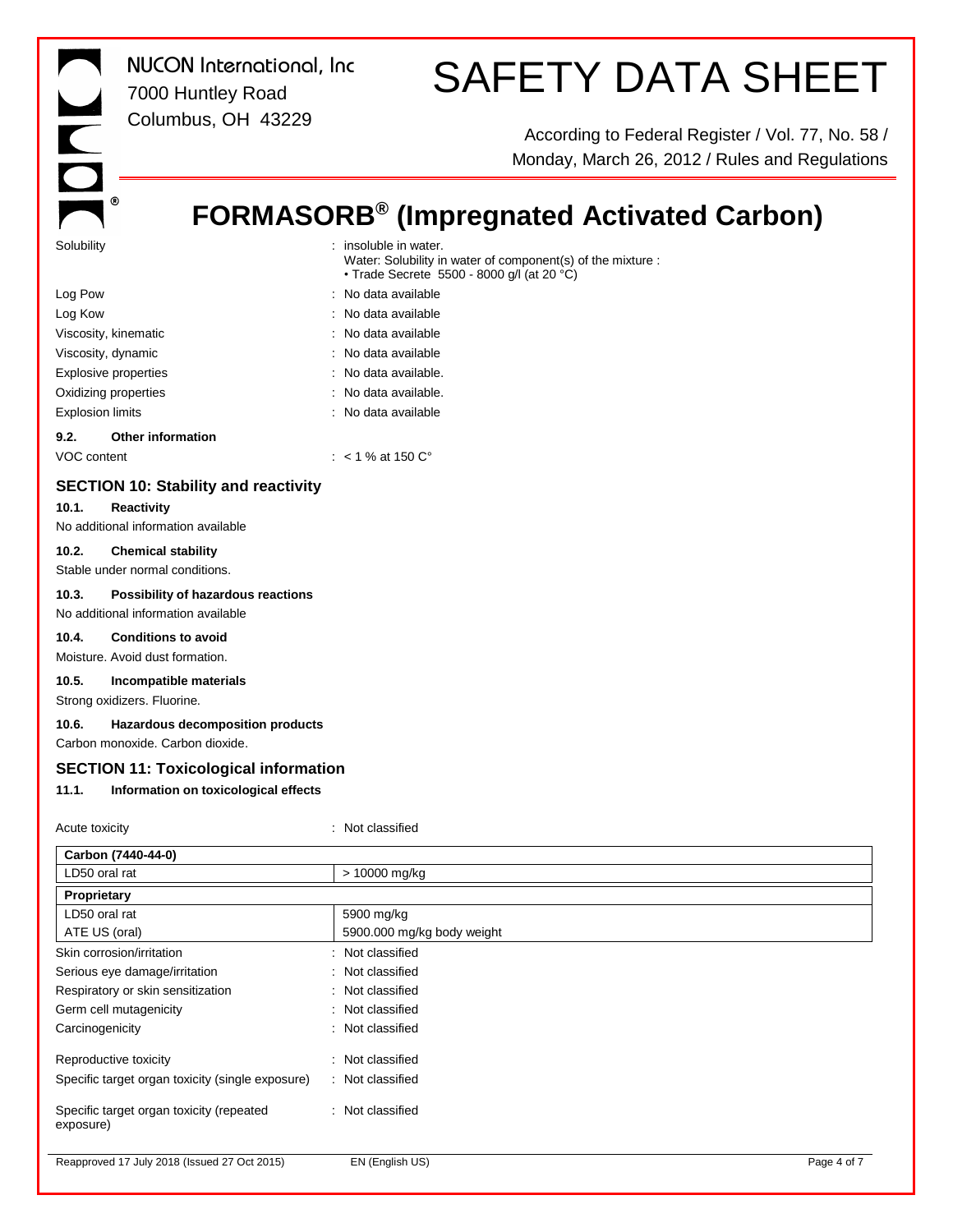| <b>NUCON</b> International, Inc.<br>7000 Huntley Road                       | <b>SAFETY DATA SHEET</b>                                                                                                                                                                                                                                                  |
|-----------------------------------------------------------------------------|---------------------------------------------------------------------------------------------------------------------------------------------------------------------------------------------------------------------------------------------------------------------------|
| Columbus, OH 43229<br>$\overline{\overline{\overline{C}}}$                  | According to Federal Register / Vol. 77, No. 58 /<br>Monday, March 26, 2012 / Rules and Regulations                                                                                                                                                                       |
| ⊛                                                                           | <b>FORMASORB<sup>®</sup></b> (Impregnated Activated Carbon)                                                                                                                                                                                                               |
| Aspiration hazard                                                           | Not classified                                                                                                                                                                                                                                                            |
| Potential Adverse human health effects and<br>symptoms                      | : Harmful if swallowed. Harmful if inhaled.                                                                                                                                                                                                                               |
| Symptoms/injuries after inhalation                                          | : May cause irritation to the respiratory tract, sneezing, coughing, burning sensation of throat<br>with constricting sensation of the larynx and difficulty in breathing.                                                                                                |
| Symptoms/injuries after skin contact<br>Symptoms/injuries after eye contact | Slight irritation.<br>Causes serious eye irritation.                                                                                                                                                                                                                      |
| <b>SECTION 12: Ecological information</b>                                   |                                                                                                                                                                                                                                                                           |
| 12.1.<br><b>Toxicity</b>                                                    |                                                                                                                                                                                                                                                                           |
| Ecology - water                                                             | : Harmful to aquatic life. Toxic to aquatic life. May cause long lasting harmful effects to aquatic<br>life. Harmful to aquatic life with long lasting effects. Toxic to aquatic life with long lasting effects.<br>Very toxic to aquatic life with long lasting effects. |
| 12.2.<br>Persistence and degradability                                      |                                                                                                                                                                                                                                                                           |
| Carbon (7440-44-0)                                                          |                                                                                                                                                                                                                                                                           |
| Persistence and degradability                                               | Not established.                                                                                                                                                                                                                                                          |
| 12.3.<br><b>Bioaccumulative potential</b>                                   |                                                                                                                                                                                                                                                                           |
| Carbon (7440-44-0)                                                          |                                                                                                                                                                                                                                                                           |
| Bioaccumulative potential                                                   | Not established.                                                                                                                                                                                                                                                          |
| 12.4.<br><b>Mobility in soil</b><br>No additional information available     |                                                                                                                                                                                                                                                                           |
| 12.5.<br>Other adverse effects<br>Effect on ozone layer                     |                                                                                                                                                                                                                                                                           |
| Effect on the global warming                                                | No known ecological damage caused by this product.                                                                                                                                                                                                                        |
|                                                                             |                                                                                                                                                                                                                                                                           |
| <b>SECTION 13: Disposal considerations</b>                                  |                                                                                                                                                                                                                                                                           |
| 13.1.<br>Waste treatment methods                                            |                                                                                                                                                                                                                                                                           |
| Waste disposal recommendations                                              | Dispose of contents/container to meet all regulations.                                                                                                                                                                                                                    |
| <b>SECTION 14: Transport information</b>                                    |                                                                                                                                                                                                                                                                           |
| In accordance with DOT                                                      |                                                                                                                                                                                                                                                                           |
| Not evaluated                                                               |                                                                                                                                                                                                                                                                           |
| <b>Additional information</b>                                               |                                                                                                                                                                                                                                                                           |
| Other information                                                           | No supplementary information available.                                                                                                                                                                                                                                   |
| <b>ADR</b>                                                                  |                                                                                                                                                                                                                                                                           |
| No additional information available                                         |                                                                                                                                                                                                                                                                           |
| <b>Transport by sea</b>                                                     |                                                                                                                                                                                                                                                                           |
| No additional information available                                         |                                                                                                                                                                                                                                                                           |
| Air transport                                                               |                                                                                                                                                                                                                                                                           |
| No additional information available                                         |                                                                                                                                                                                                                                                                           |
|                                                                             |                                                                                                                                                                                                                                                                           |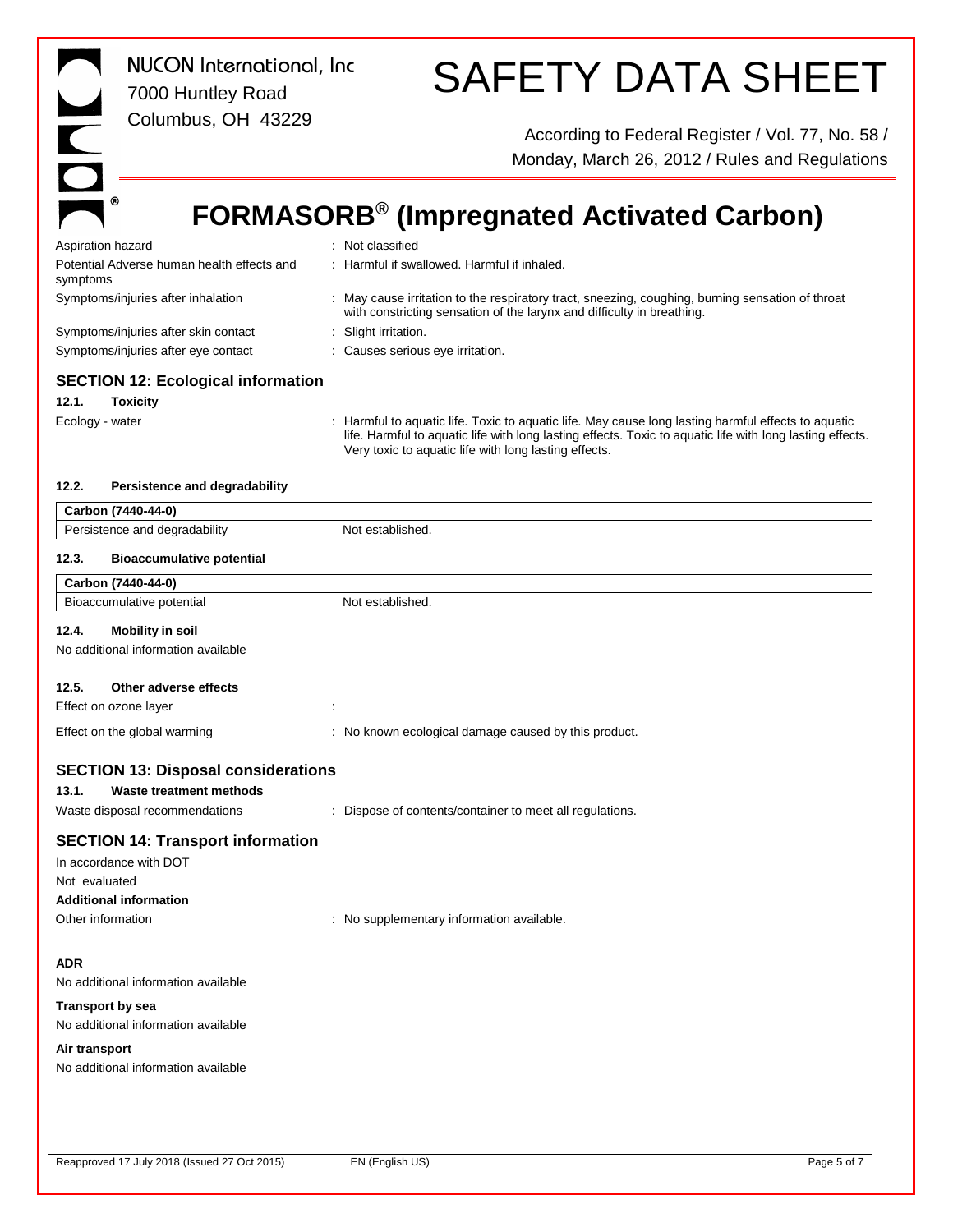## SAFETY DATA SHEET

According to Federal Register / Vol. 77, No. 58 / Monday, March 26, 2012 / Rules and Regulations

### **FORMASORB® (Impregnated Activated Carbon)**

### **SECTION 15: Regulatory information**

#### **15.1. US Federal regulations**

#### **Carbon (7440-44-0)**

Listed on the United States TSCA (Toxic Substances Control Act) inventory

#### **Proprietary**

Listed on the United States TSCA (Toxic Substances Control Act) inventory

### **15.2. International regulations**

### **CANADA**

### **Carbon (7440-44-0)**

Listed on the Canadian DSL (Domestic Substances List)

WHMIS Classification **VERGON CONTROLLED 1999** Uncontrolled product according to WHMIS classification criteria

#### **Proprietary**

Listed on the Canadian DSL (Domestic Substances List)

WHMIS Classification **Class D Division 2 Subdivision B** - Toxic material causing other toxic effects

### **EU-Regulations**

### **Carbon (7440-44-0)**

Listed on the EEC inventory EINECS (European Inventory of Existing Commercial Chemical Substances)

### **Proprietary**

Listed on the EEC inventory EINECS (European Inventory of Existing Commercial Chemical Substances)

### **Classification according to Regulation (EC) No. 1272/2008 [CLP]**

### **Classification according to Directive 67/548/EEC [DSD] or 1999/45/EC [DPD]**

Not classified

**15.2.2. National regulations**

### **Carbon (7440-44-0)**

Listed on the AICS (Australian Inventory of Chemical Substances)

Listed on IECSC (Inventory of Existing Chemical Substances Produced or Imported in China)

Listed on the Korean ECL (Existing Chemicals List)

Listed on NZIoC (New Zealand Inventory of Chemicals)

- Listed on PICCS (Philippines Inventory of Chemicals and Chemical Substances)
- Listed on INSQ (Mexican national Inventory of Chemical Substances)

Listed on Turkish inventory of chemical

### **Proprietary**

Listed on the AICS (Australian Inventory of Chemical Substances) Listed on IECSC (Inventory of Existing Chemical Substances Produced or Imported in China) Listed on the Japanese ENCS (Existing & New Chemical Substances) inventory Listed on the Korean ECL (Existing Chemicals List) Listed on NZIoC (New Zealand Inventory of Chemicals) Listed on PICCS (Philippines Inventory of Chemicals and Chemical Substances) Listed on INSQ (Mexican national Inventory of Chemical Substances) Listed on Turkish inventory of chemical

### **15.3. US State regulations**

### **SECTION 16: Other information**

Reapproved 17 July 2018 (Issued 27 Oct 2015) EN (English US) Page 6 of 7